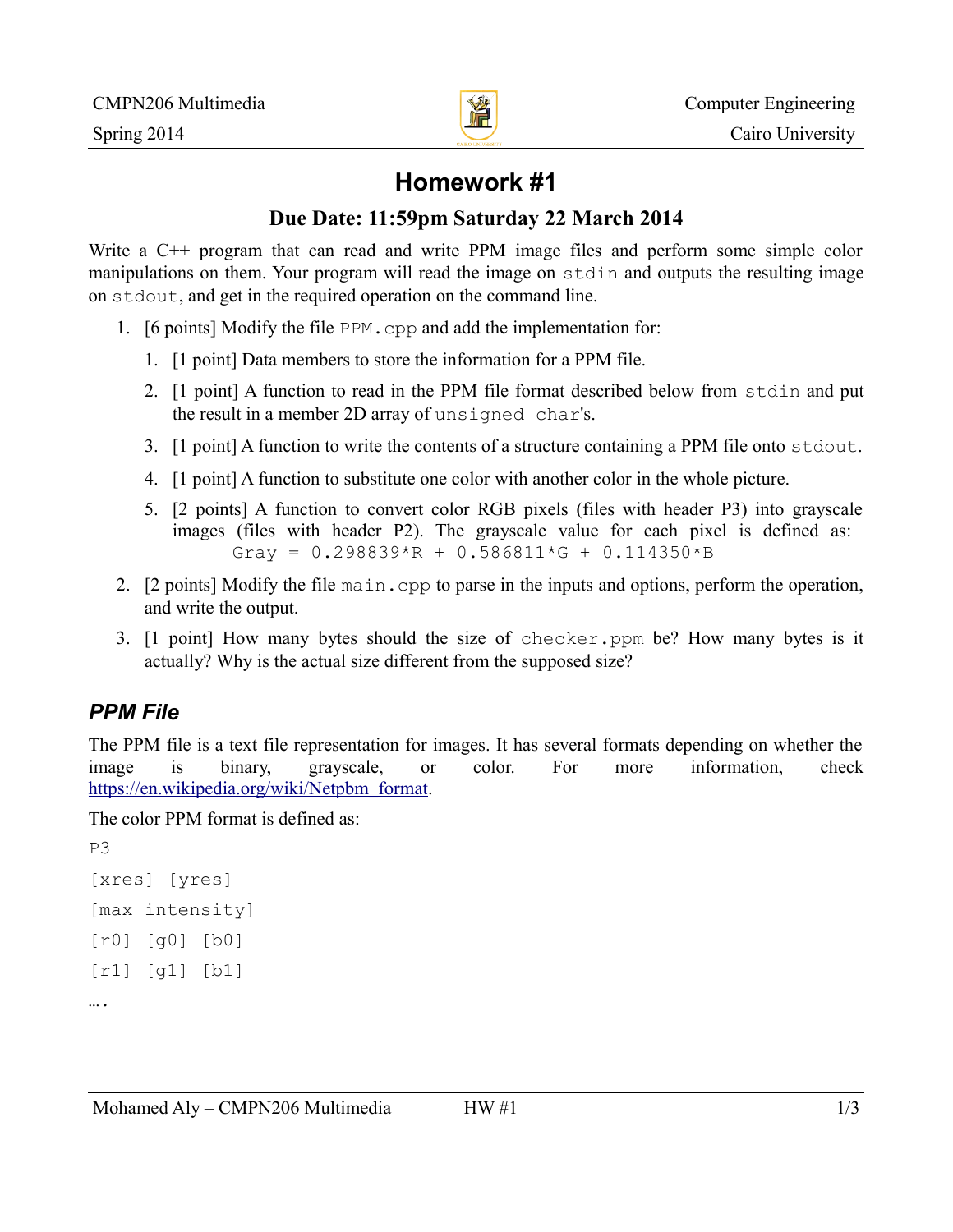where  $(10, 90, 60)$  is the color of the top-left pixel, and pixels go from the top-left towards the bottom right.

For example:

represents a 2x2 image (with 4 pixels) where the top-left pixel is white, the top-right is black, the bottom-left is black, and the bottom-right is white.



The grayscale PPM file is defined as:

```
P2
[xres] [yres]
[max intensity]
[g0] [g1] [g2] ...
```
where  $g0$  is the grayscale value of the top-left pixel, and pixels go from the top-left towards the bottom right. So, the same image above would be written as:

P2 2 2 255 255 0 0 255

To view PPM files, you can use the display utility (part of ImageMagick) as follows:

display image.ppm